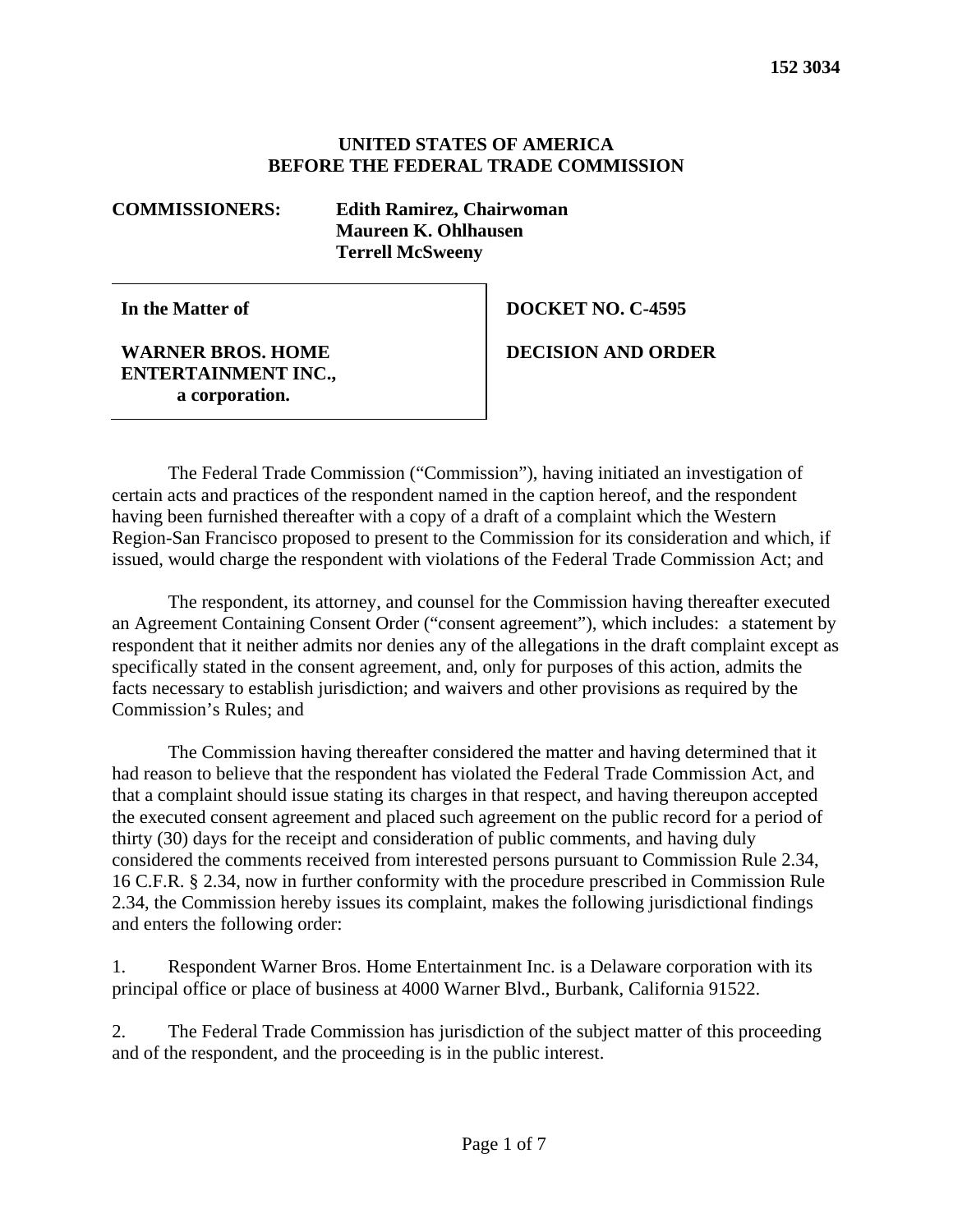# **ORDER**

# **DEFINITIONS**

For purposes of this order, the following definitions shall apply:

1. Unless otherwise specified, "Respondent" means Warner Bros. Home Entertainment Inc., its successors and assigns, and its officers, agents, representatives, and employees.

2. "Clearly and Conspicuously" means that a required disclosure is difficult to miss (i.e., easily noticeable) and easily understandable by ordinary consumers, including in all of the following ways:

- a. In any communication that is solely visual or solely audible, the disclosure must be made through the same means through which the communication is presented. In any communication made through both visual and audible means, such as a television advertisement, the disclosure must be presented simultaneously in both the visual and audible portions of the communication even if the representation requiring the disclosure is made in only one means.
- b. A visual disclosure, by its size, contrast, location, the length of time it appears, and other characteristics, must stand out from any accompanying text or other visual elements so that it is easily noticed, read, and understood.
- c. An audible disclosure, including by telephone or streaming video, must be delivered in a volume, speed, and cadence sufficient for ordinary consumers to easily hear and understand it.
- d. In any communication using an interactive electronic medium, such as the internet or software, the disclosure must be unavoidable.
- e. The disclosure must use diction and syntax understandable to ordinary consumers and must appear in each language in which the representation that requires the disclosure appears.
- f. The disclosure must comply with these requirements in each medium through which it is received, including but not limited to all electronic devices and face-toface communications.
- g. The disclosure must not be contradicted or mitigated by, or inconsistent with, anything else in the communication.
- h. When the representation or sales practice targets a specific audience, such as children, the elderly, or the terminally ill, "ordinary consumers" includes reasonable members of that group.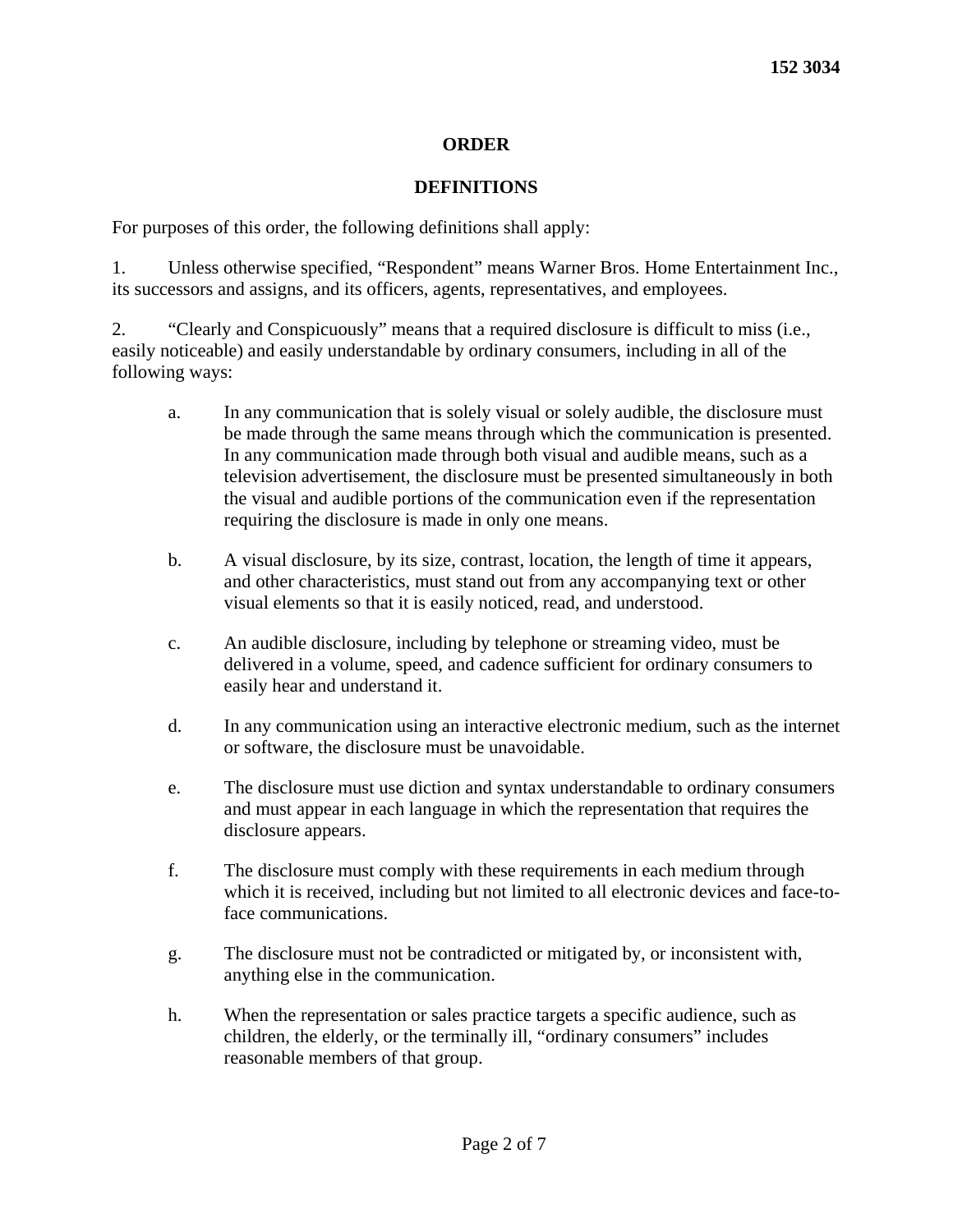3. "Commerce" means as defined in Section 4 of the Federal Trade Commission Act, 15 U.S.C. § 44.

4. "Endorsement" means any advertising message (including but not limited to verbal statements, demonstrations, or depictions of the name, signature, likeness, or other identifying personal characteristics of an individual or the name or seal of an organization) that consumers are likely to believe reflects the opinions, beliefs, findings, or experiences of a party other than the sponsoring advertiser, even if the views expressed by that party are identical to those of the sponsoring advertiser.

5. "Endorser" or "Influencer" means an individual or organization that provides an Endorsement.

6. "Home Entertainment Product or Service" means any video game product or service for any platform, including but not limited to video game consoles, handheld or mobile devices, and personal computers.

7. "Influencer Campaign" means any arrangement whereby, in connection with the advertising, promotion, offering for sale, sale, or distribution of any product or service, an Influencer creates, publishes, or otherwise disseminates an Endorsement for which the Influencer is to receive compensation from either Respondent or anyone else that Respondent engages to conduct such campaign.

8. "Material Connection" means any relationship that materially affects the weight or credibility of any Endorsement and that would not be reasonably expected by consumers.

# **I.**

**IT IS ORDERED** that Respondent, directly or through any corporation, partnership, subsidiary, division, trade name, or other device, in connection with the advertising, labeling, promotion, offering for sale, sale, or distribution of any Home Entertainment Product or Service, in or affecting commerce, shall not in any Influencer Campaign misrepresent, in any manner, expressly or by implication, that an Influencer is an independent user or ordinary consumer of the product or service.

# **II.**

**IT IS FURTHER ORDERED** that Respondent, directly or through any corporation, partnership, subsidiary, division, or other device, in connection with the advertising, labeling, promotion, offering for sale, sale, or distribution of any Home Entertainment Product or Service, in or affecting commerce, by means of an Endorsement of such product or service, shall in any Influencer Campaign Clearly and Conspicuously disclose a Material Connection, if one exists, between the Influencer and Respondent.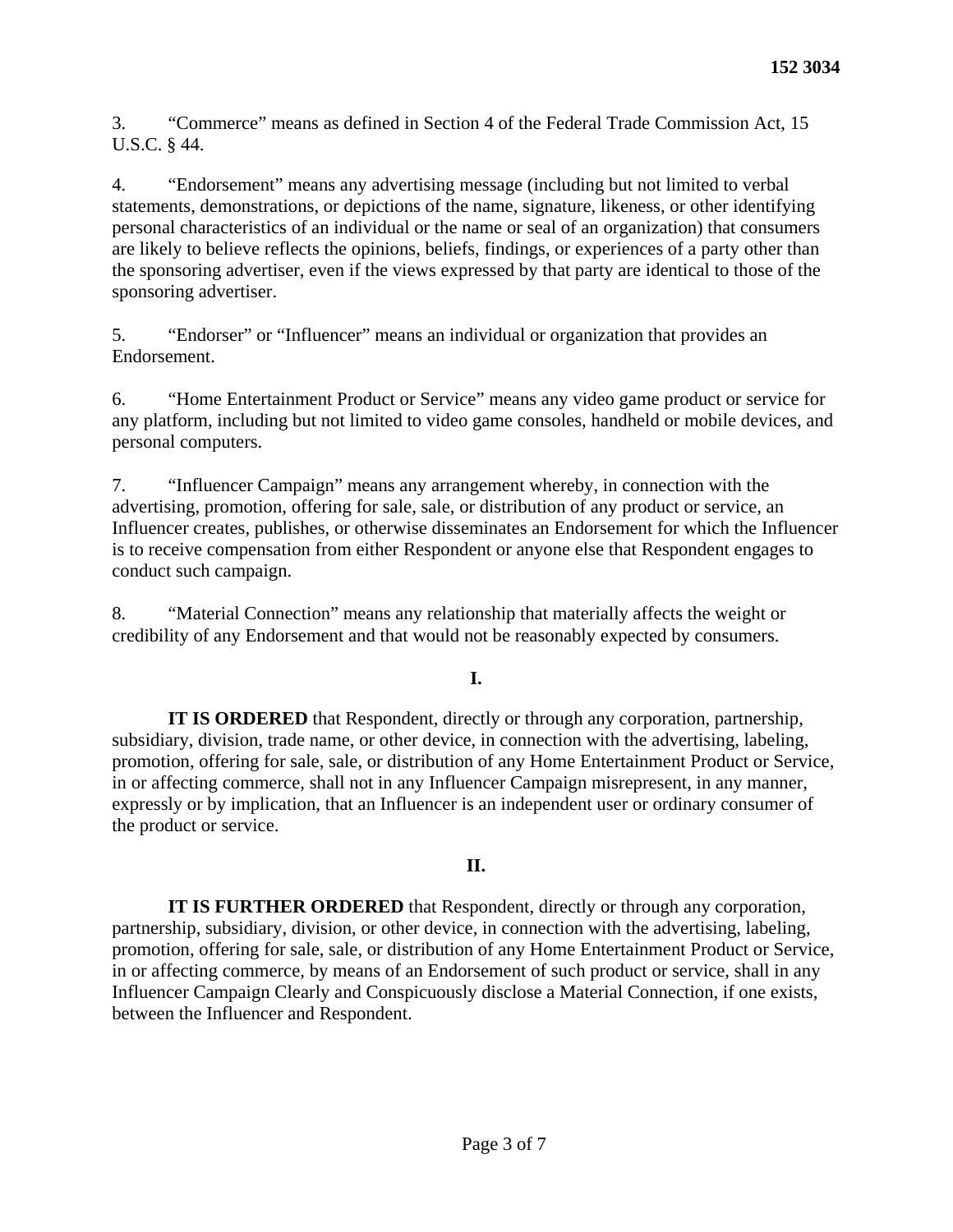### **III.**

**IT IS FURTHER ORDERED** that Respondent, directly or through any corporation, partnership, subsidiary, division, or other device, in connection with the advertising, labeling, promotion, offering for sale, sale, or distribution of any Home Entertainment Product or Service, in or affecting commerce, shall: (i) in any Influencer Campaign it conducts directly, take steps sufficient to ensure that its Influencer Campaigns comply with Parts I and II of this order; and (ii) require that any entity that Respondent engages to conduct an Influencer Campaign take steps sufficient to ensure that its Influencer Campaigns comply with Parts I and II of this order. Such steps shall include, at a minimum:

- A. Providing each Influencer with a statement of his or her responsibility to disclose Clearly and Conspicuously, in any online video, social media posting, or other communication for which the Influencer is to receive compensation, the Influencer's Material Connection to Respondent. Respondent or the entity conducting the campaign shall obtain from each Influencer a signed and dated acknowledgment that the Influencer has received the statement and expressly agrees to comply with it;
- B. Establishing, implementing, and thereafter maintaining a system to monitor and review the representations and disclosures of Influencers with Material Connections to Respondent to ensure compliance with Parts I and II of this order. The system shall include, at a minimum, monitoring and reviewing the Influencers' online videos, social media postings, or other digital advertisements or communications made as part of the Influencer Campaign;
- C. Immediately terminating and ceasing payment to any Influencer with a Material Connection to Respondent who Respondent reasonably concludes:
	- 1) Has misrepresented, in any manner, his or her independence and impartiality; or
	- 2) Has failed to disclose, Clearly and Conspicuously, and in close proximity to the representation, a Material Connection between such Influencer and Respondent.

*Provided, however,* that Respondent may provide an Influencer with notice of failure to disclose and an opportunity to cure the disclosure prior to terminating the Influencer if Respondent reasonably concludes that the failure to disclose was inadvertent. Respondent shall inform any Influencer to whom it has provided a notice of a failure to disclose a Material Connection that any subsequent failure to disclose will result in immediate termination;

D. Directing the entity conducting the campaign to immediately terminate and cease payment to any Influencer with a Material Connection to Respondent who the entity conducting the campaign reasonably concludes: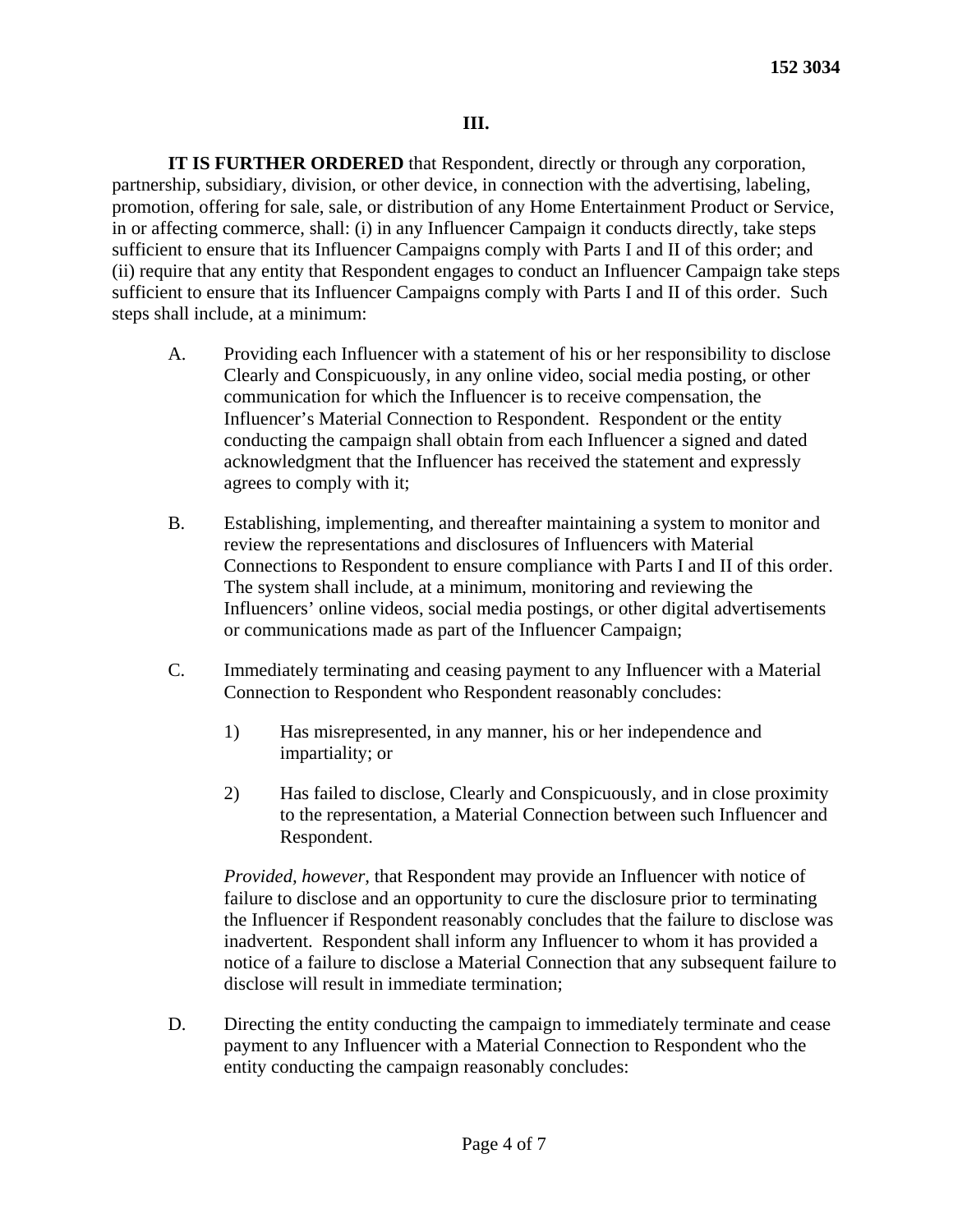- 1) Has misrepresented, in any manner, his or her independence and impartiality; or
- 2) Has failed to disclose, Clearly and Conspicuously, and in close proximity to the representation, a Material Connection between such Influencer and Respondent.

*Provided, however,* that Respondent may allow the entity conducting the campaign to provide an Influencer with notice of failure to disclose and an opportunity to cure the disclosure prior to terminating the Influencer if the entity conducting the campaign reasonably concludes that the failure to disclose was inadvertent. The entity conducting the campaign shall inform any Influencer to whom it has provided a notice of a failure to disclose a Material Connection that any subsequent failure to disclose will result in immediate termination;

- E. Establishing, implementing, and thereafter maintaining a system for Respondent to monitor any entity that Respondent engages to conduct an Influencer Campaign for adherence to this Part of the order. If Respondent reasonably concludes that the entity engaged to conduct the Influencer Campaign has failed to comply with this Part of the order, Respondent shall immediately suspend payment to the entity, unless and until any noncompliance has been cured. Respondent shall disqualify the entity from conducting future Influencer Campaigns for Respondent upon a repeat incident unless Respondent reasonably concludes that the noncompliance was inadvertent; and
- **F.** Creating, and thereafter maintaining, reports showing the results of the monitoring required by subparts B and E of this Part of the order.

# **IV.**

**IT IS FURTHER ORDERED** that Respondent and its successors and assigns shall, for five (5) years after the last date of dissemination of any Endorsement or other representation covered by this order, maintain and upon request make available to the Federal Trade Commission for inspection and copying:

- A. Any documents that:
	- 1) Are reasonably necessary to demonstrate full compliance with each provision of this order, including but not limited to documents obtained, created, or generated, or which relate to, the requirements, provisions, or terms of this order, and all reports submitted to the Commission pursuant to this order;
	- 2) Contradict, qualify, or call into question Respondent's compliance with this order; or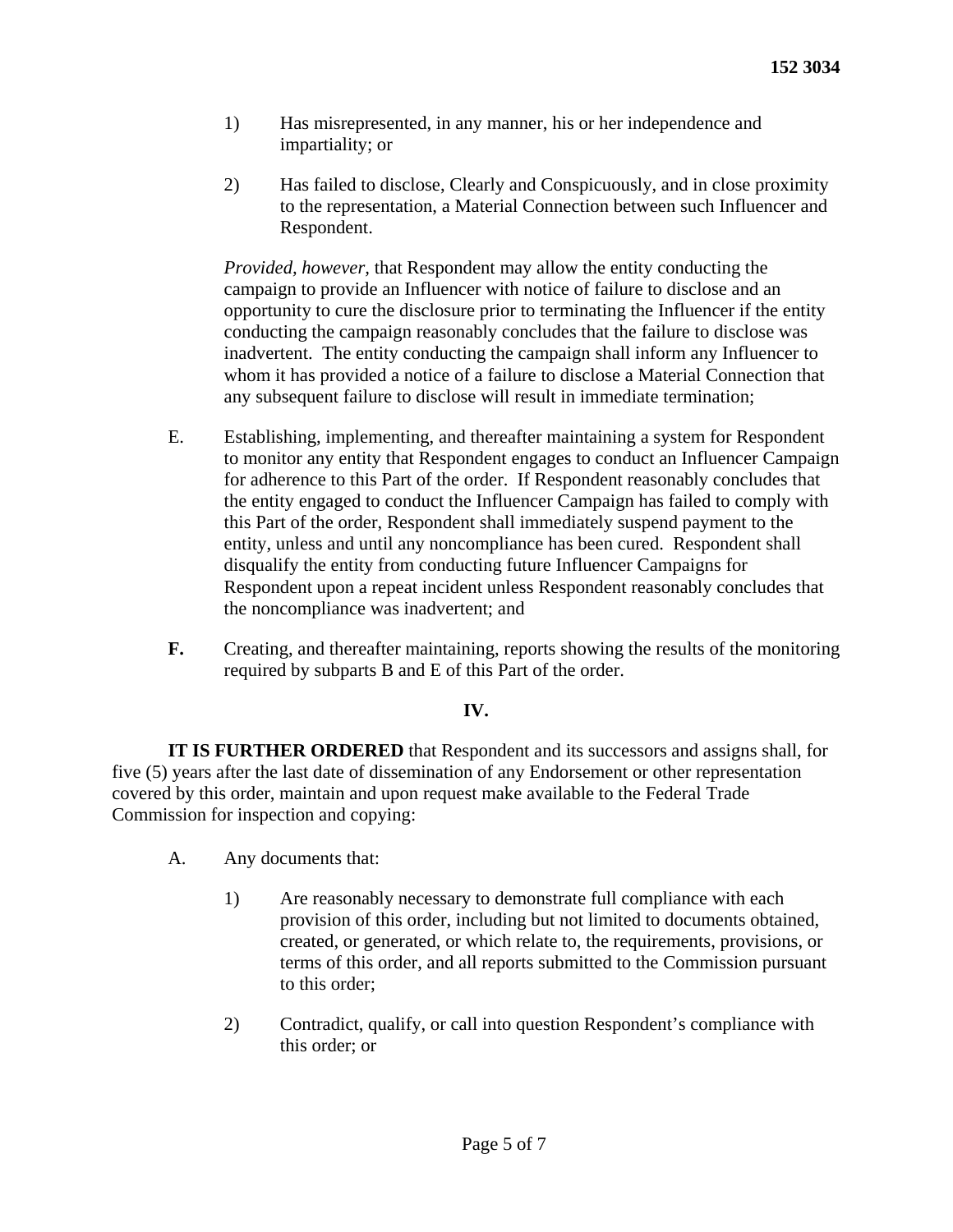- 3) Comprise or relate to complaints or inquiries, whether received directly, indirectly, or through any third party, concerning any Endorsement made by Respondent, and any responses to those complaints or inquiries; and
- B. All acknowledgments of receipt of this order obtained pursuant to Part V.

### **V.**

**IT IS FURTHER ORDERED** that, for five (5) years, Respondent and its successors and assigns shall deliver a copy of this order to all current and future principals, officers, directors, and managers, and to all current and future employees, agents, and representatives having responsibilities with respect to the subject matter of this order, and shall secure from each such person a signed and dated statement acknowledging receipt of the order. Respondent shall deliver this order to current personnel within thirty (30) days after the date of service of this order, and to future personnel within thirty (30) days after the person assumes such position or responsibilities.

#### **VI.**

**IT IS FURTHER ORDERED** that Respondent and its successors and assigns shall notify the Commission at least thirty (30) days prior to any change in the corporation that may affect compliance obligations arising under this order, including but not limited to a dissolution, assignment, sale, merger, or other action that would result in the emergence of a successor corporation; the creation or dissolution of a subsidiary, parent, or affiliate that engages in any acts or practices subject to this order; the proposed filing of a bankruptcy petition; or a change in the corporate name or address. *Provided, however,* that, with respect to any proposed change in the corporation about which Respondent learns less than thirty (30) days prior to the date such action is to take place, Respondent shall notify the Commission as soon as is practicable after obtaining such knowledge. Unless otherwise directed by a representative of the Commission in writing, all notices required by this Part shall be emailed to Debrief@ftc.gov or sent by overnight courier (not the U.S. Postal Service) to: Associate Director for Enforcement, Bureau of Consumer Protection, Federal Trade Commission, 600 Pennsylvania Avenue NW, Washington, DC 20580. The subject line must begin: In re Warner Bros. Home Entertainment Inc.

#### **VII.**

**IT IS FURTHER ORDERED** that Respondent and its successors and assigns, within sixty (60) days after the date of service of this order, shall file with the Commission a true and accurate report, in writing, setting forth in detail the manner and form of its own compliance with this order. Within ten (10) days of receipt of written notice from a representative of the Commission, they shall submit additional true and accurate written reports.

### **VIII.**

This order will terminate on November 17, 2036, or twenty (20) years from the most recent date that the United States or the Federal Trade Commission files a complaint (with or without an accompanying consent decree) in federal court alleging any violation of the order,